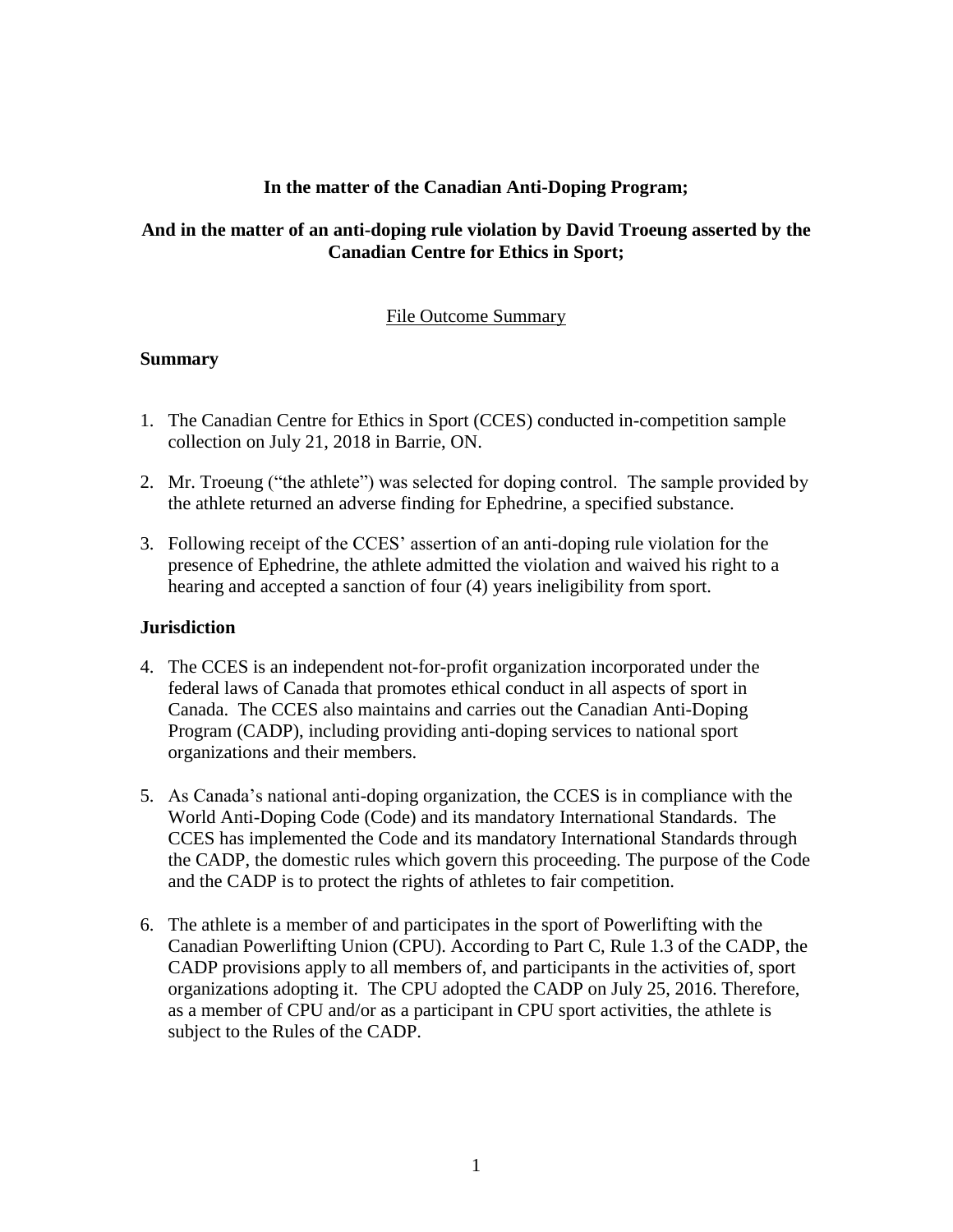# **Doping Control**

- 7. On July 21, 2018 the CCES conducted an in-competition doping control session at the Barrie Summer Slam Event, held in Barrie, ON. Testing at this doping control session was conducted on participating CPU athletes, all pursuant to the CADP.
- 8. The athlete was notified for doping control and, together with the Doping Control Officer (DCO) from the CCES, completed the sample collection process. The athlete's sample code number was 4138465.
- 9. On July 24, 2018 the athlete's sample was received by World Anti-Doping Agency (WADA) accredited laboratory, the INRS-Institut Armand-Frappier (INRS), in Laval, QC.

#### **Results Management**

- 10. An adverse analytical finding was reported by the INRS laboratory on August 9, 2018 for Ephedrine.
- 11. Ephedrine is classified as a specified substance on the 2018 WADA Prohibited List.
- 12. On August 19, 2018 the athlete signed a Voluntary Provisional Suspension (VPS).
- 13. On September 18, 2018 the CCES formally asserted a violation against the athlete for the presence of Ephedrine.
- 14. In accordance with CADP Rule 10.2 the standard sanction for the presence of a specified substance is a two (2) year period of ineligibility. However, in cases where the CCES can establish that the anti-doping rule violation was intentional the sanction is increased to four (4) years in accordance with CADP Rule 10.2.1.2.
- 15. Based on a review of all information received from the athlete, including the athlete's admitted use of the substance on the day of competition, the CCES proposed a four (4) year sanction within its assertion of September 18, 2018.

#### **Confirmation of Violation and Sanction**

- 16. On September 23, 2018, in response to the CCES' assertion, the athlete waived his right to a hearing and accepted the four (4) year period of ineligibility proposed by the CCES.
- 17. Therefore, the four (4) year sanction formally commenced on August 19, 2018 (the date the athlete accepted a provisional suspension) and will conclude on August 18, 2022. All results from July 21, 2018 onward will be disqualified.